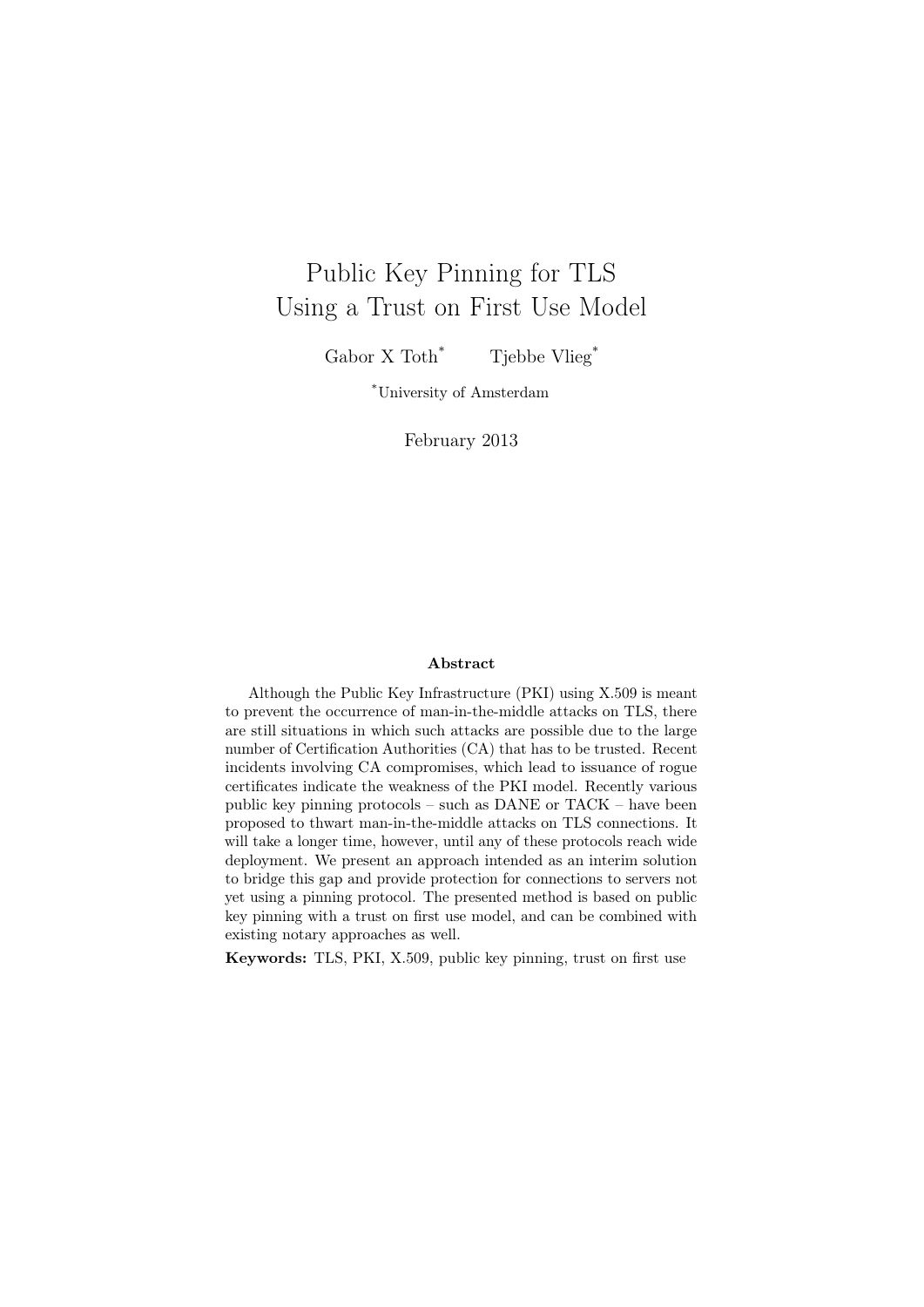# 1 Introduction

There are widely known problems with the Public Key Infrastructure using X.509 (PKIX) and its use in TLS certificate validation. Currently, users have to trust a large number of certificate authorities (CA), which are less and less trustworthy due to security breaches in their systems, leading to the issuance of rogue certificates [\[1,](#page-12-0) [2\]](#page-12-1). Even if a CA is not compromised, it can still issue intermediate CA certificates to the wrong entities [\[3\]](#page-12-2), or it can be forced to issue rogue certificates by a government trying to spy on its citizens. [\[4\]](#page-12-3)

Rogue certificates can be used in man-in-the-middle (MitM) attacks, which cannot be detected by only using PKIX certification path validation. For protection against such attacks additional certificate verification mechanisms should be put in place. In Section [2](#page-1-0) we describe proposed solutions for this purpose, among them pinning protocols, which are supposed to provide a long-term solution to this problem. The adoption of these pinning protocols are not going to be instant, however, and could take a considerable time until they get deployed, as both client and server support are needed for them to work.

The trust on first use  $(TOFU)$  – or trust upon first contact – model, however, can be implemented client-side only and thus can be adopted rapidly. It is widely known for its use with SSH, it has also been proposed for use with e-mail authentication  $[5]$ , and various other uses – including TLS server authentication – have been explored under the name Key Continuity Management [\[6\]](#page-12-5). In TOFU, a peer's credentials – public key, certificate, or the hash of one of these – is stored locally ("pinned") and is used for validation: a peer is expected to present the same credentials in subsequent connections, otherwise validation fails, in which case the user can choose between aborting the connection or updating the stored credentials if the change was legitimate.

In Section [3](#page-4-0) we describe a public key pinning scheme for TLS server authentication based on a TOFU model, to be used as a fallback mechanism in case there is no pinning protocol available when connecting to a server. We also provide a proof of concept of this functionality implemented as a C library<sup>[1](#page-1-1)</sup>.

# <span id="page-1-0"></span>2 Related work

Several different approaches have been proposed to replace or improve the problematic X.509 PKI model for TLS server authentication. In this section we briefly describe these.

<span id="page-1-1"></span><sup>1</sup>Available at <http://tg-x.net/code/certpatrol>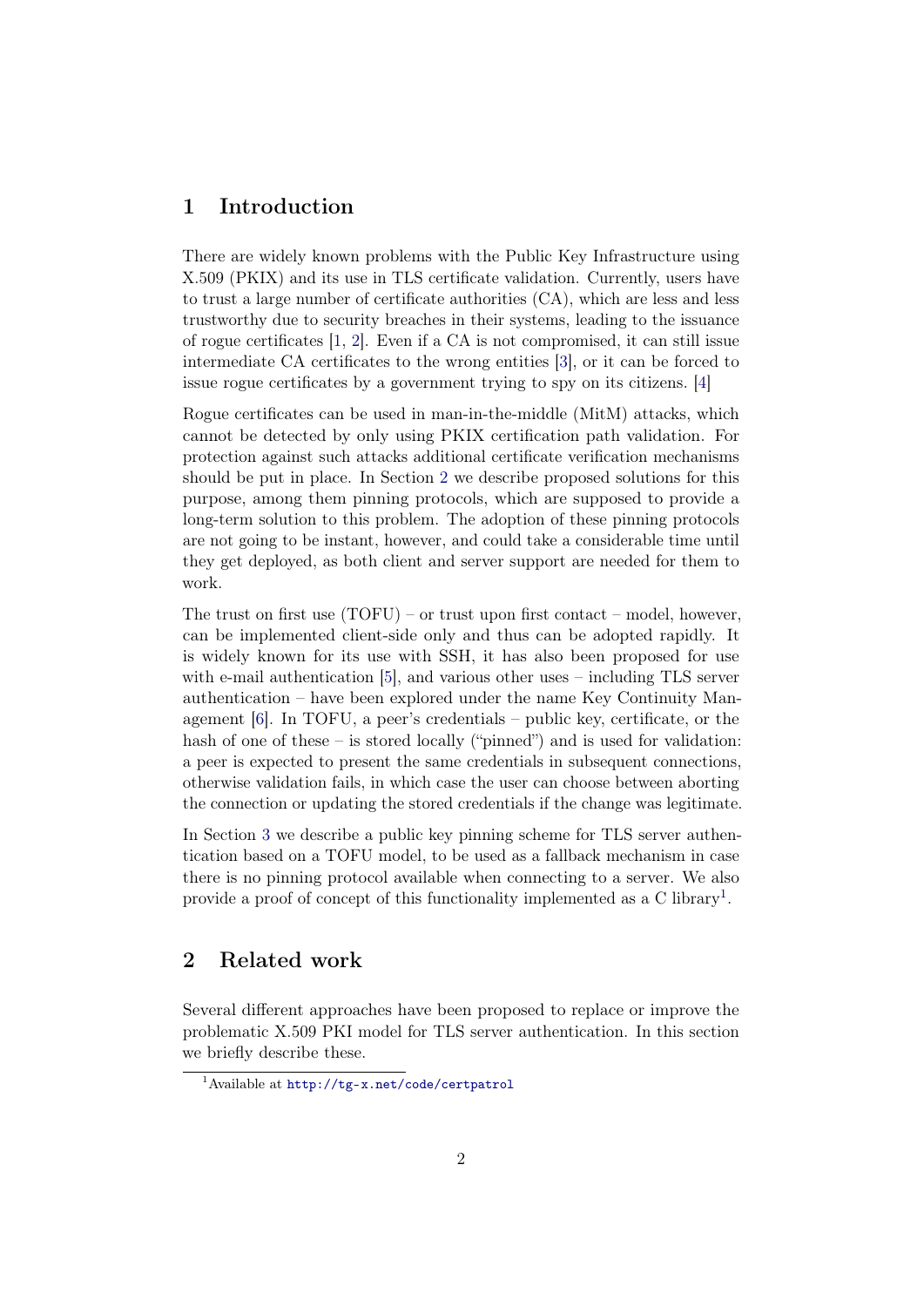### 2.1 Trust on first use model

As described in the introduction, in the TOFU model server credentials are pinned the first time a client establishes connection to a server.

Certificate Patrol [\[7\]](#page-12-6) is a Firefox add-on that implements a TOFU model for certificate pinning, and notifies the user when a certificate change has occurred for a site. It shows the differences between the old and new certificates and tries to aid the user in figuring out whether it was a legitimate change by looking at whether the issuer has changed or the certificate was expired and had to be replaced.

### 2.2 Notary approaches

Notary services follow a different strategy: if a client sees a certificate for the first time, it is validated with the help of notary servers, which probe the server certificate from different network locations, making it much harder for an attacker to perform a MitM attack, as it would not only have to stand in between client and server, but also in between a majority of notary servers and the target server.

- Perspectives [\[8\]](#page-12-7) checks the certificate with one or more groups of notary servers of the user's choice, which monitor the public key of network services and store it in a database, thereby completely distrusting the current X.509 PKI model. It is implemented as a Firefox add-on.
- Convergence [\[9\]](#page-12-8) is similar to Perspectives, but extends the notary servers with different strategies to determine the correct certificate or public key for a service. It is also provided as a Firefox add-on.
- Crossbear [\[10\]](#page-12-9) also uses a notary approach, but tries to locate the manin-the-middle (MitM) attacker as well by performing traceroutes from many different locations. It is not intended as a replacement for the current PKI system, but as a tool to identify and locate MitM attackers. Crossbear supports TLS and SSH. TLS certificate verification is implemented as a Firefox add-on, while the SSH version is provided as a patch for OpenSSH.

An issue with the notary approach is that users need to query notary servers regularly to verify certificates, which might expose the browsing history and habits of users, although some notary approaches – Convergence in particular – try to provide some level of anonymity for the users.

A scalability issue also exists with regards to notary servers, they need to be able to serve a large amount of users in case they would ever get popular.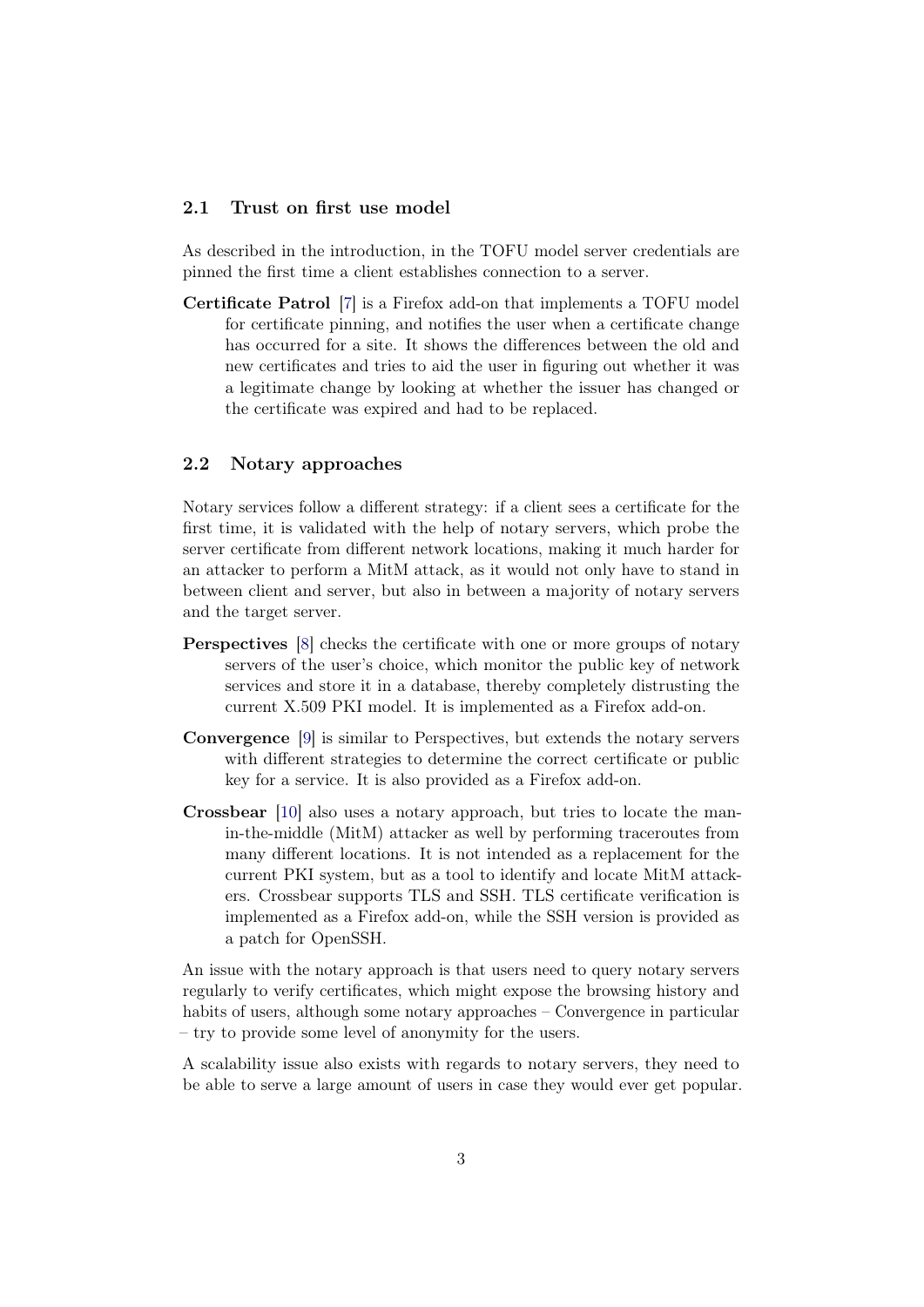This is also one of the main reasons Convergence is not included in Chromium by default [\[11\]](#page-12-10).

# 2.3 Pinning protocols

Pinning protocols provide a way of establishing a specific – pinned – public key or certificate, which must be always present in the certificate chain sent by the server during TLS handshake. The pinned public key or certificate is actively designated by server administrators in this case. This model can be used as an alternative to the PKI model, but as both clients and servers need to support it, their deployment would take more time.

- DNS-Based Authentication of Named Entities (DANE) [\[12\]](#page-12-11) extends DNS with a new resource record to indicate a valid certificate or public key for a service using TLS. DANE checking functionality is provided by the libunbound library, and Firefox add-ons also exist, which are using this library. DANE is a proposed standard described in RFC 6698, and already has some – though still limited – deployment.
- Trust Assertions for Certificate Keys (TACK) [\[13\]](#page-12-12) is a TLS protocol extension that provides pinning of the public key of the certificate for a period of time, by signing it with a TACK key. Clients would check if the TACK key is the same as they have last seen it, instead of relying on the X.509 PKI. This approach requires changes to both TLS server and client implementations. The specification is in draft stage.
- Public Key Pinning Extension for HTTP (websec-key-pinning) [\[14\]](#page-12-13) employs HTTP headers to pin the public key of a certificate in the chain for a given period of time. As it relies on the HTTP protocol, it has a fairly limited scope unlike the other approaches, which improve TLS certificate verification in general, regardless of the application layer protocol. Its specification is in draft stage.
- Monkeysphere [\[15\]](#page-12-14) uses the OpenPGP web of trust (WoT) to store public keys of services. It supports SSH and TLS. The TLS version is implemented as a Firefox add-on and is intended to enhance the X.509 PKI by only verifying self-signed certificates using the OpenPGP WoT.

Most of the tools implementing these enhanced certificate verification methods described above are only available as a web browser add-on, while there are many more applications that rely on TLS to establish secure connections. A notable exception is DANE, for which libraries providing verification functionality already exist, but there are hardly any applications using it already.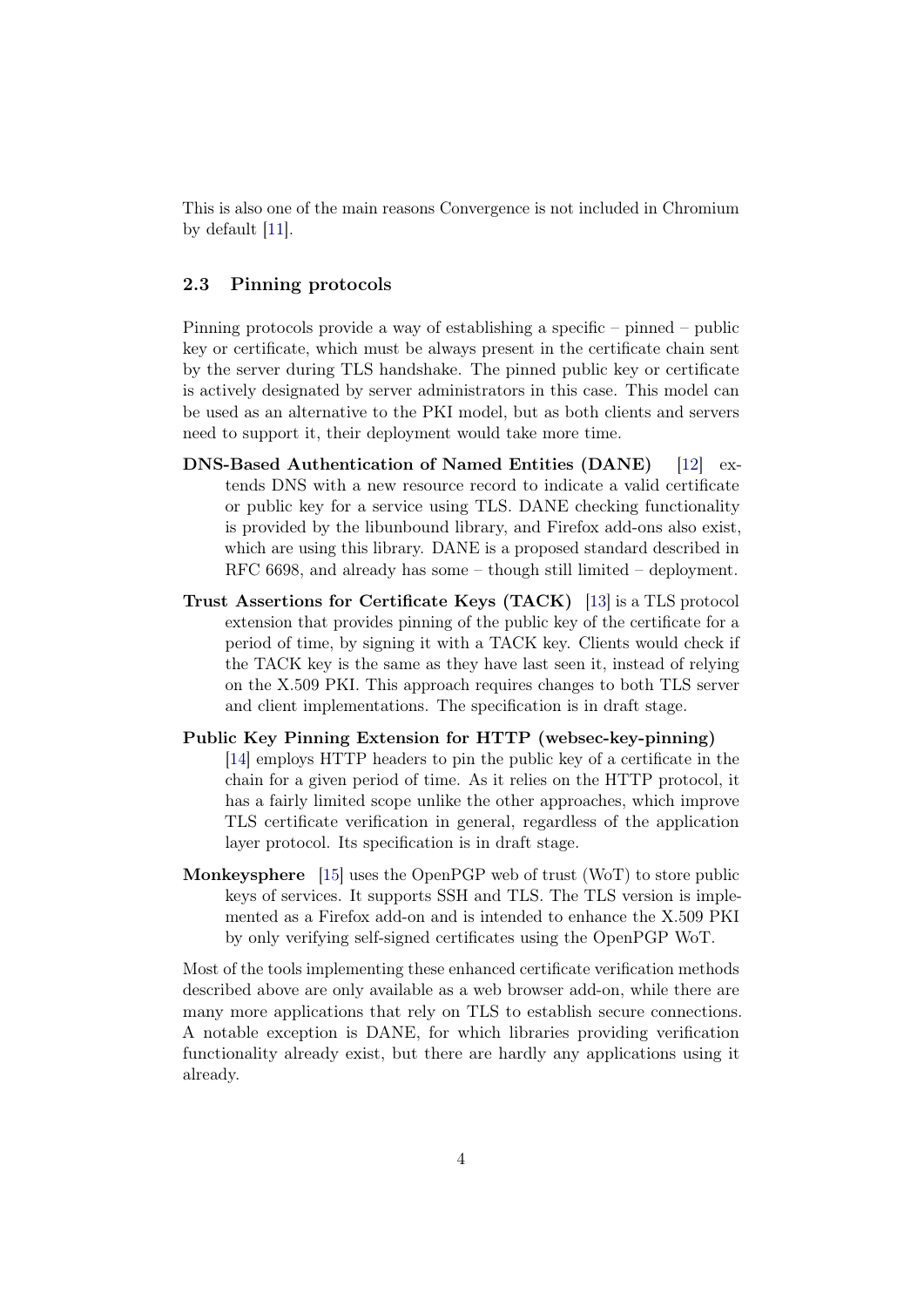# <span id="page-4-0"></span>3 Design

Public key pinning significantly enhances the security of TLS connections by specifying exactly which keys are valid for a server, instead of relying on the X.509 PKI. However, any of the proposed pinning protocols would take years to reach wide deployment.

An alternative pinning scheme based on a TOFU approach, which requires only client-side support, would enhance the practical security of certificate verification in TLS client applications. This would facilitate bridging the gap until a pinning protocol gets widely deployed.

In this section we discuss the design and requirements for such an approach, and its implementation on GNU/Linux systems.

## 3.1 Requirements for public key pinning

During the TLS handshake the server sends its certificate. Most of the time this is a X.509 certificate chain, but recently the use of raw public keys has been proposed too [\[16\]](#page-12-15), in which case only a Subject Public Key Info structure is sent instead of a full X.509 certificate. Raw public keys are intended to be used with alternative validation methods provided by pinning protocols. We focus on the X.509 certificate type – supporting raw public keys would be just a special case of this, but most likely a pinning protocol would be in place anyway when they are used. The OpenPGP certificate type is not considered here, which is intended to be verified using a web of trust.

When there is no pinning protocol available for a server, a local pinning database should be consulted as a fallback mechanism, which is built according to a TOFU model: upon connection establishment the public key of a TLS server is stored, then later during a subsequent session the public key received is compared with the one stored locally. The problematic aspect of the TOFU model is that the client cannot be sure about the currently valid certificate used by the server, it trusts the first public key it received. If this pinned key changes later, the user is notified about the change and needs to decide whether or not to accept the change. To further complicate things, some larger sites running multiple servers behind a load balancer use multiple valid X.509 certificates for a single host name, which needs to be handled by allowing multiple pinned public keys per peer.

In case of X.509 certificates the raw Subject Public Key Info (SPKI) structure in DER format should be pinned, which contains the type of public key and data specific to that public key type. Pinning just the public key without the type would allow attacks using a different type of public key, while pinning the whole certificate would result in more change notifications then necessary.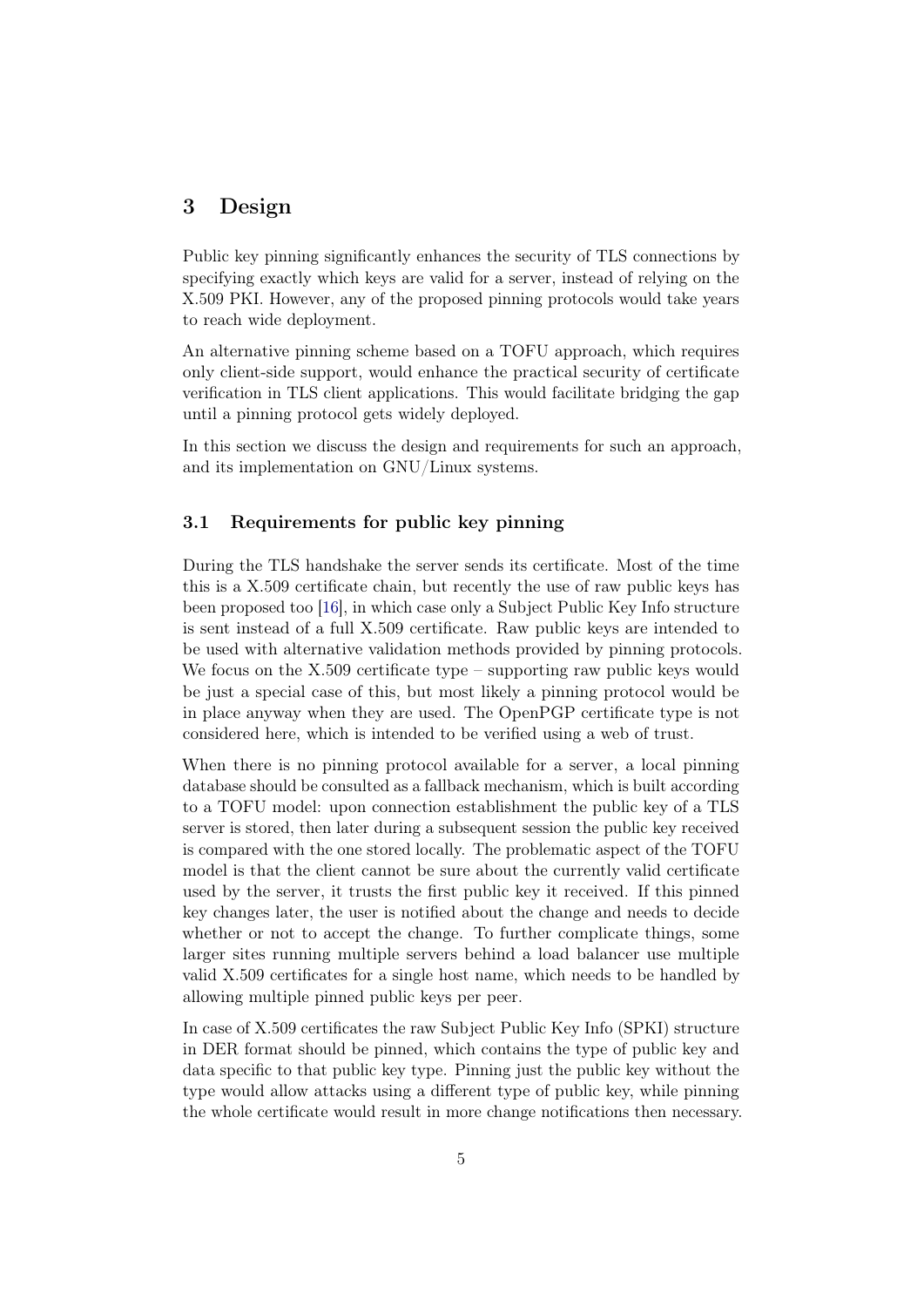This is because certificates are sometimes re-issued using the same public key, e.g. with a different hash algorithm for signature  $[17]$  – a pinned public key would thus remain valid when this happens. Storing and comparing the raw SPKI structure instead of using a hash of it has the advantage that it is faster and does not add dependency on the security of a hashing algorithm – many pinning protocols use hashing to reduce network traffic, which is not applicable in this case.

The Certificate Patrol Firefox add-on makes an attempt to tackle this problem, but in practice it can be quite obtrusive, requiring much user attention. This is mainly due to the fact that it always pins the end entity certificate, the issuer can be only pinned manually on a per-host basis, furthermore it only supports one active pin per host.

To make the use of TOFU with TLS more usable, pinning any public key in the certificate chain should be possible, this allows users to choose what to pin by default. While pinning the end entity certificate would be the most secure, it that would result in the most amount of change notifications as well. Pinning public keys higher up in the chain reduces the amount of notifications that require user attention. Storing multiple pins per peer also reduces the amount of notifications when a server uses multiple certificates.

The User Interface Guidelines published by the W3C [\[18\]](#page-12-17) should be followed when presenting security notifications to the user. It is important to minimize the amount of notifications shown, otherwise an important change might go unnoticed. Using different severity levels for the notifications further helps to emphasize important messages.

#### 3.1.1 Privacy concerns

Over time, visited host names with timestamps get stored in the pinning database. A functionality is thus needed to clear this history for a certain time period, similar to the "clear history" dialog provided by web browsers. Most web browsers also provide a private browsing mode, for which period no history should be saved, but public key pinning functionality is still desired. For this reason, during the private browsing session previously pinned keys need to remain accessible, but no changes should be made to the pinning database. Any changes should be written to a temporary in-memory storage. When reading, first this in-memory database is consulted, falling back to the read-only storage on disk.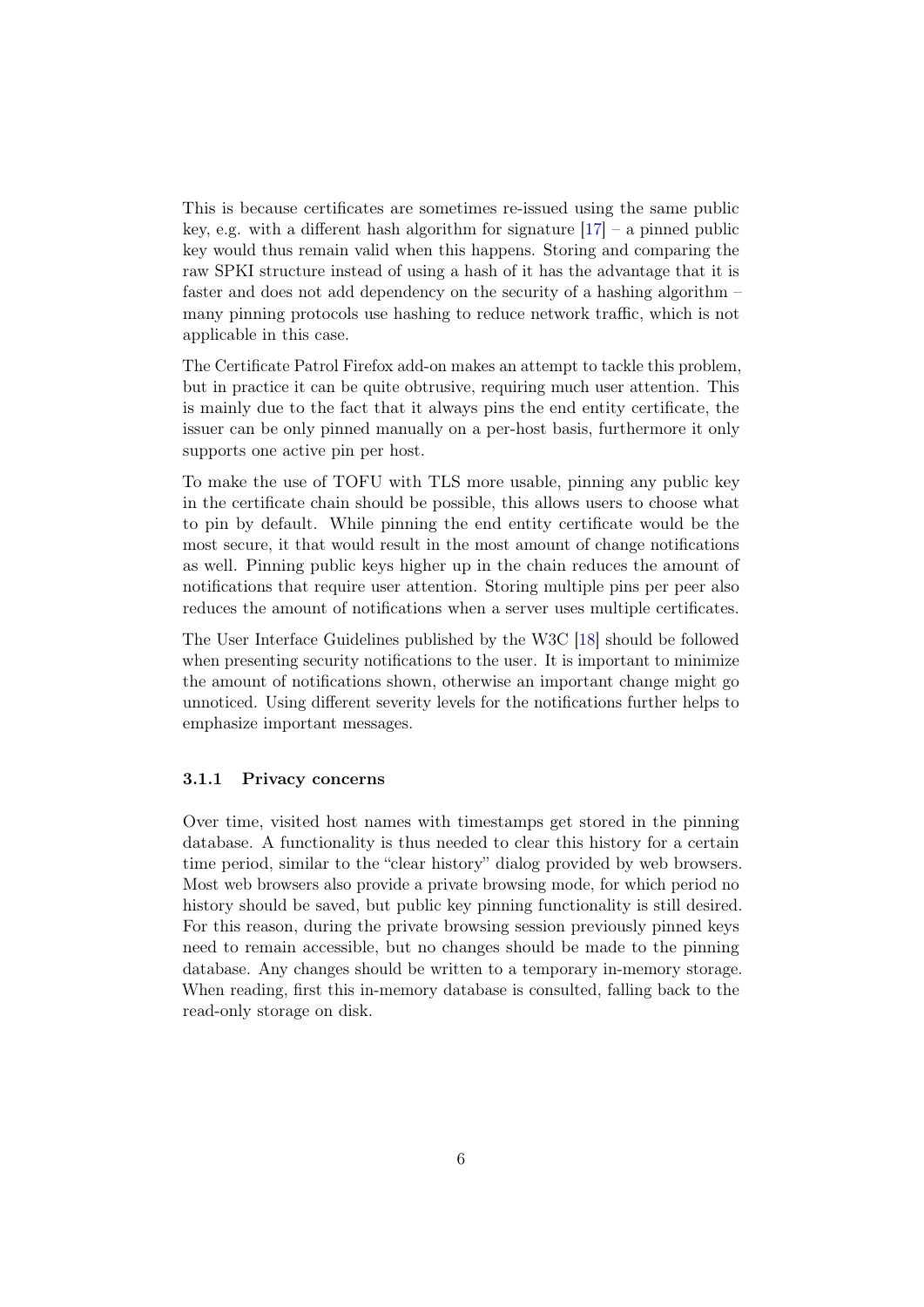### 3.2 Storage model

Pinning certificates using a TOFU model requires a local database, which associates peers with one or more public keys. A peer is defined by its host name, transport protocol – TCP in most cases, or UDP in case of Datagram TLS (DTLS) – and port number. The following fields are stored for each entry of a peer:

| status     | Status of the pin: inactive $\frac{1}{2}$ active $\frac{1}{2}$ rejected. |
|------------|--------------------------------------------------------------------------|
| public key | The pinned SubjectPublicKeyInfo structure in DER format.                 |
| chain      | The complete X.509 certificate chain for the peer in DER format.         |
|            | Empty when the peer uses a raw public key.                               |
| first seen | The first time this certificate was seen for this peer.                  |
| last seen  | The first time this certificate was seen for this peer.                  |
|            | seen count Number of times this certificate was seen for this peer.      |

When a certificate not yet in the database is received from a peer, a new entry is added, with its *status* initially set to *inactive*. The certificate chain received from the peer – completed from a local CA store in case of partial chain – is stored in the *chain* field, and the current timestamp is noted in the first seen field.

When a client receives a certificate that is already in the database, the *last* seen field is updated with the current timestamp, and the seen count field is incremented, but this is considered optional functionality that can be turned off when less logging is desired.

These values provide more insight when it comes to decide whether or not a certificate change could be legitimate. Storing the chain enables us to compare the issuing CAs of changed certificates, and to choose a different pinned public key later from the chain. The seen count and timestamps help determining whether a change is due to the concurrent use of multiple valid certificates by the peer.

Storing every certificate seen for a peer also helps identifying eventual attackers. In the event of an attack, the certificate used by the attacker is valuable information in the investigation. Integrating Crossbear as described in Section [3.4](#page-7-0) would also help identifying and locating attackers.

Requirements for the storage are concurrent read and write operations by many processes of the same user. Suitable technologies for this purpose include dconf and SQLite, both of which support concurrent access. Dconf is specifically designed to handle frequent read operations efficiently, and supports layered databases, which can be used to provide read-only pinning information for all users on the system, with writable per-user pinning databases layered on top. This way user configuration takes precedence over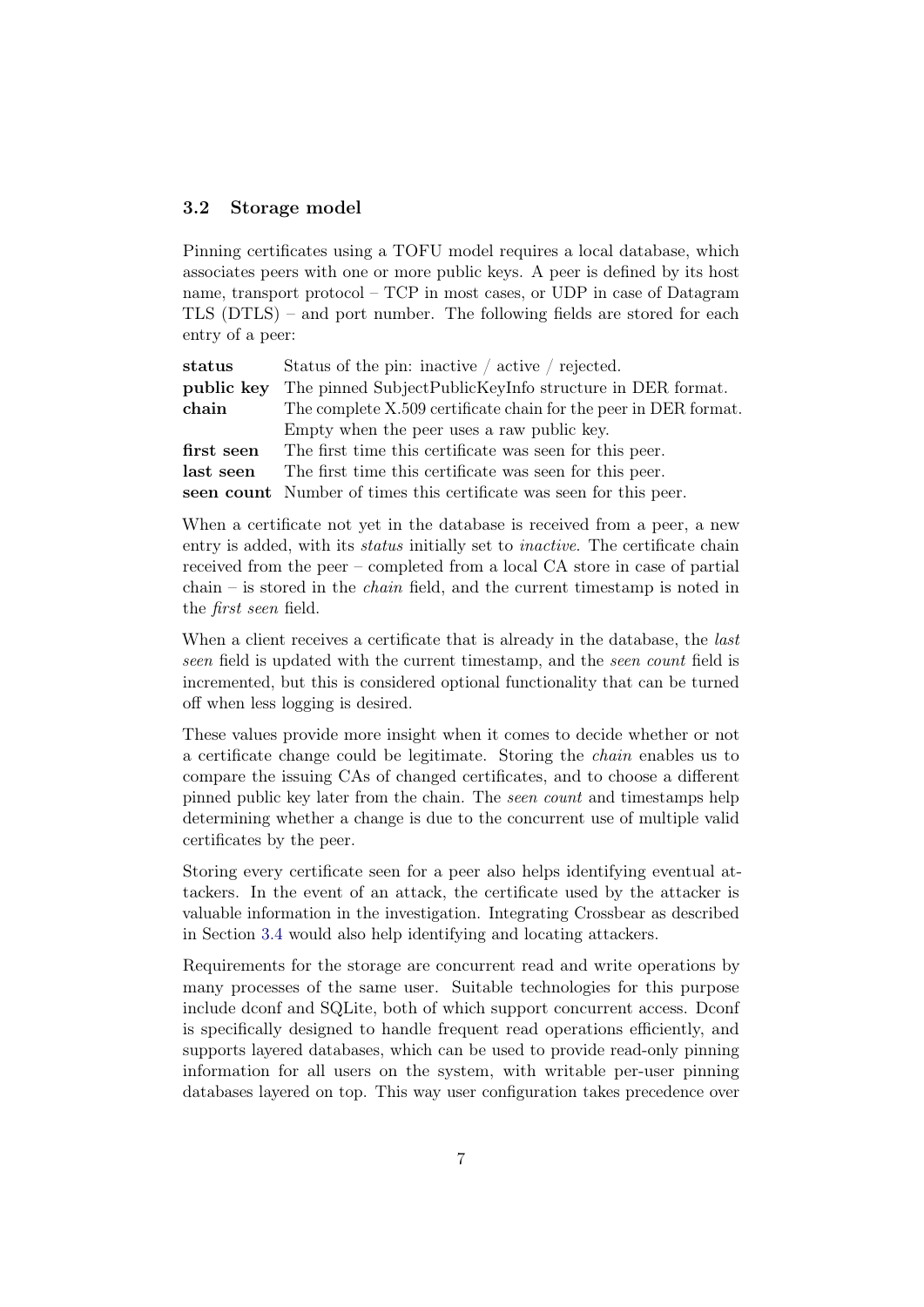system configuration, and trust decisions of different users do not affect each other, but an administrator or system builder can pre-configure a known set of pinned public keys so that users would not have to start from scratch. Such a list of pinned public keys is already included in the Chromium browser to protect well-known sites.

### 3.3 Verification process

During the TLS handshake the server sends its certificate, which has to be verified by the client. Algorithm [1](#page-7-1) describes an enhanced verification algorithm that uses available pinning protocols with fallback to a TOFU pinning scheme together with PKI-based verification.

Using pinning this way ensures that blacklists are respected and the X.509 certificate chain is validated up to the specified trust anchor. PKIX certification path validation, which is described in [\[19\]](#page-13-0). If a pinned certificate later expires or gets blacklisted, an error would be shown, exactly like when no pinning is in use. When such an error occurs, the user might decide to override it by adding an entry to the override database, which associates peers with ignored error flags.

Lookup in the local TOFU pinning database happens according to the following: the verification process goes through the active or rejected entries stored for the peer, and stops when the public key field in an entry matches the raw DER-encoded Subject Public Key Info structure of one of the certificates in the chain being verified. The matched certificate is then used as trust anchor in case of an active entry, or part of the blacklist in case of a rejected entry.

The result of TOFU pinning verification is one of the following:

new No *active* entry exists yet for the peer.

changed No matching public key was found in any existing active entry.

rejected A matching public key was found in a rejected entry.

<span id="page-7-1"></span>**OK** A matching public key was found in an *active* entry.

### <span id="page-7-0"></span>3.4 Notifications

Acting upon the result of verification is the following step. In case of a verification failure, either an error message that interrupts the user's task, a non-interrupting notification, or no notification is presented to the user, depending on the error condition and configuration. For instance web browsers display an interrupting error message when the certificate of a HTTPS document fails to verify. However, when the failure affects an included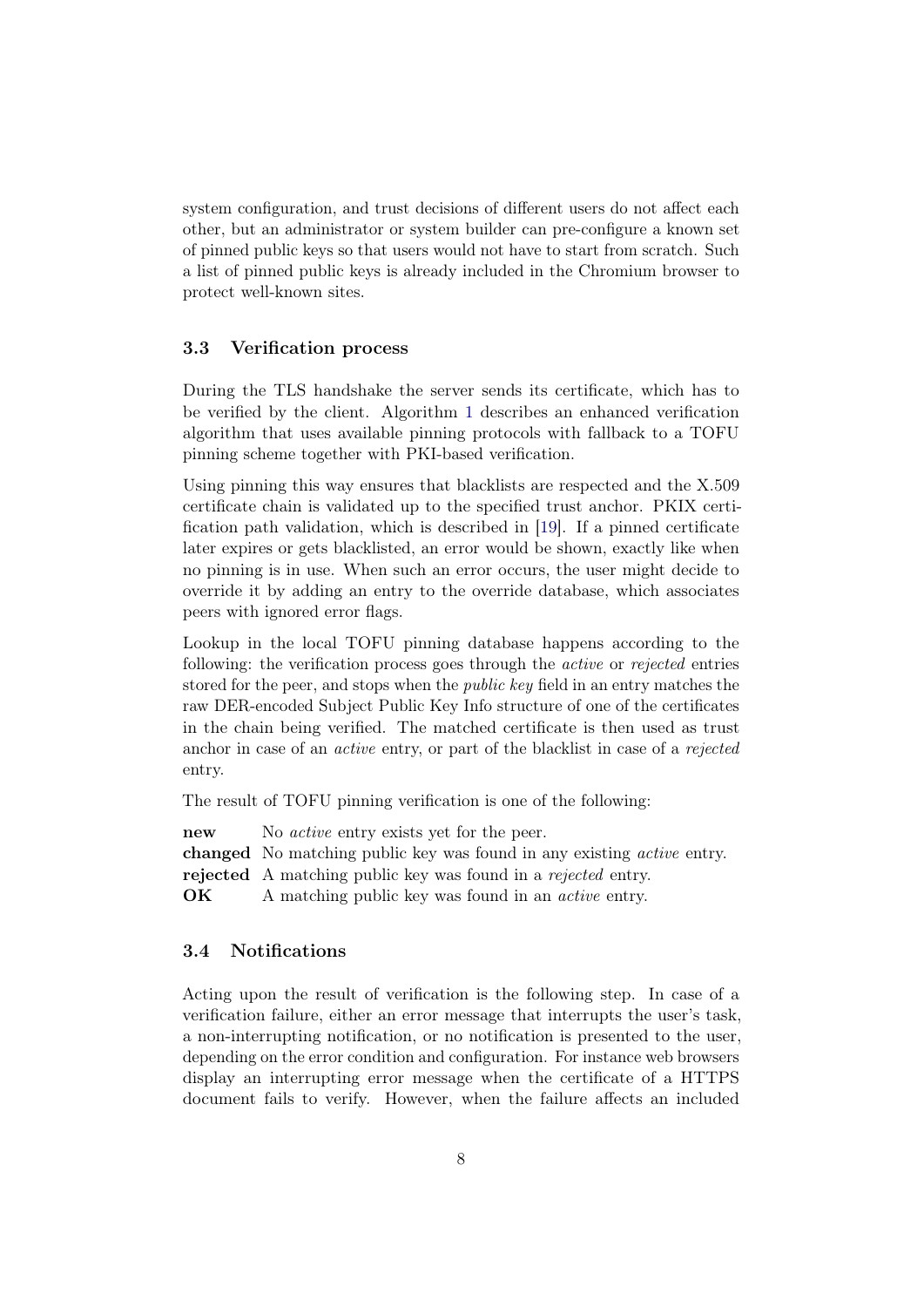Data: X.509 certificate chain sent by peer

Result: success or failure

if a pinning protocol is available for peer then use trust anchors supplied by pinning protocol

else if TOFU pinning database contains active entries for peer then use trust anchors specified by the active entries

else

use system trust anchors

end

construct blacklist from system sources (e.g. CRLs, OCSP, local blacklists)

if TOFU pinning database contains rejected entries for peer then

add the set of rejected public keys to blacklist  $\perp$ 

#### end

do PKIX path validation using trust anchors and blacklist set above as input if validation returns with error then

retrieve error flags that can be ignored for peer from override database if there are still error flags left after removing ignored ones then

 $\mathbf{I}$ return failure

end

end

return success





<span id="page-8-0"></span>Figure 1: Changed public key notification dialog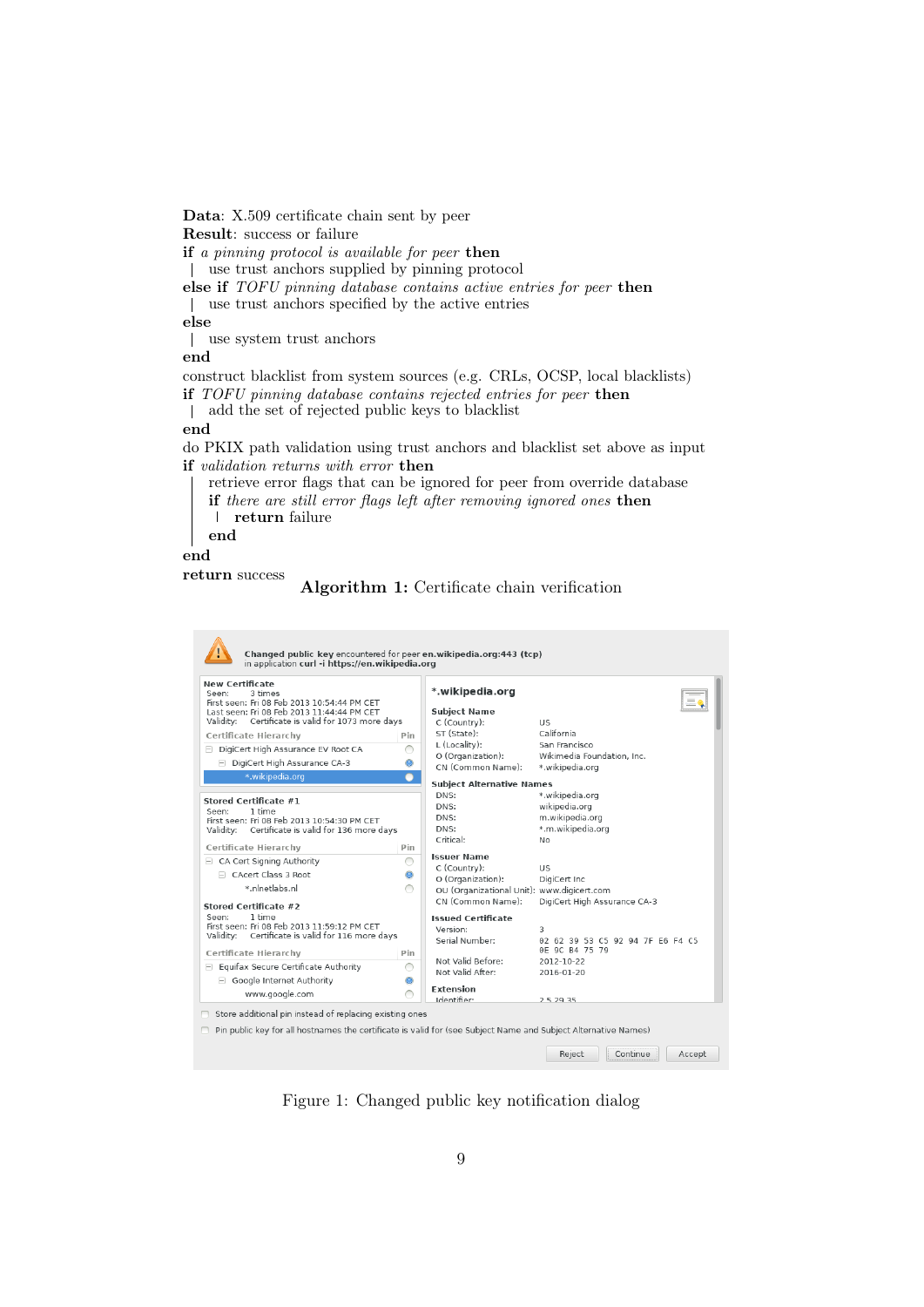resource instead – an image, style sheet, or script – browser behavior is quite diverse: from ignoring the error and loading the resource anyway, through silently skipping the resource, to displaying a dialog with an error message.

With TOFU pinning in use, a validation failure can occur due to a certificate change. Users should be always notified when this occurs, so that they can either accept or reject the change, both of which can have a permanent or just a temporary, one-time effect:

Accept temporarily Continue with the connection.

Reject temporarily Abort the connection.

- Accept permanently Pin public key at the chosen level. This marks the current entry as active in the pinning database, and deactivates the other entries for the peer unless adding an additional pin is specifically requested.
- Reject permanently Mark current entry as rejected, which results in suppressing further notifications about the certificate in question. This is particularly useful in case of included resources.

When a *new* certificate is encountered, a new pinned public key is added in the background: it is extracted from the certificate with the configured index in the chain – the pin level setting. Users who want more control can enable a notification – or even a dialog – when this happens.

The dialog – such as the one in Figure  $1$  – shows information about the current certificate in use by the peer, and the active certificates stored in the pinning database for the peer. For each entry the full certificate chain is displayed, which is the most important factor when deciding whether or not the change was legitimate: a MitM attacker would typically use a rogue certificate issued by a different CA other than the one used by the server, which makes this a good indicator. Also displayed are the first seen , last seen, and seen count values, which help identifying certificates already seen in the past, which could be indicating that the site is using multiple certificates simultaneously. The certificate expiry date is shown as well: often a certificate is exchanged soon before its expiry date, but this should not be a main factor in deciding whether or not the change was legitimate: on the one hand there are several legitimate reasons for exchanging a certificate before its expiry, on the other hand an adversary might decide to perform a MitM attack soon before a certificate expires in order for the change to seem more feasible. A scoring algorithm for comparing certificates  $-$  as used by Certificate Patrol and Crossbear – could be used here to provide an indication for the probability of a legitimate change.

At this point additional information from various external sources provided by notary services – such as Convergence or Crossbear – can be used if the user is still unsure about the change, which could be queried either manually or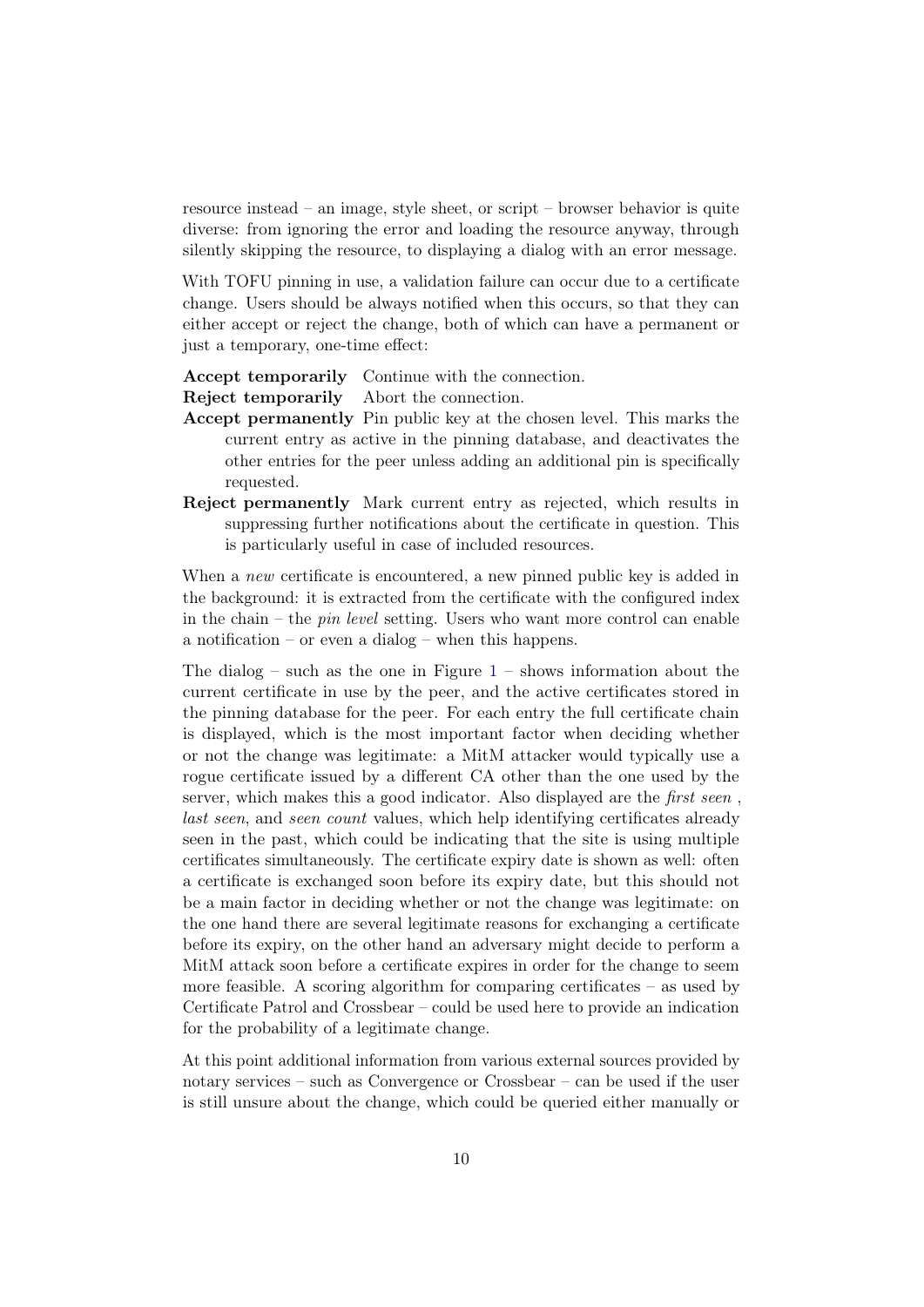automatically, depending on configuration. Notary clients should be available as stand-alone applications in order for this to work – currently they are implemented as browser add-ons.

# 3.4.1 Logging

The interactive notifications described above are only suitable for desktop systems. In case of servers establishing TLS connections  $-$  e.g. an SMTP server sending out email – validation failures should be written to a log file instead. This would still require regular intervention of a system administrator to review and act on changed certificates, just like in the desktop system case, but asynchronously.

# 3.5 Integrating pinning functionality

Applications verify certificates using functionality provided by TLS libraries, of which OpenSSL, GnuTLS and NSS are the most popular ones. GLib and Qt provide an abstraction layer above TLS libraries, many applications use these instead of interfacing with a TLS library directly. GNOME applications use GLib, while those for KDE employ Qt. Mozilla software and the Chromium browser use NSS.

A problem of the diversity of TLS implementations is that there is no single database for trusted and blacklisted X.509 certificates and certificate authorities: different libraries and applications use different methods and formats to represent this information. A solution for sharing trust policy between different TLS libraries is desired in order to achieve consistent TLS certificate verification decisions across the system. One way to achieve this is using Stapled Certificate Extensions [\[20\]](#page-13-1) – a proposal currently being worked on by the p11-glue project – which requires no changes to existing verification algorithms.

Implementing pinning functionality – using pinning protocols with fallback to TOFU pinning, as described above – as part of the verification process is also desired. This requires changes to the verification process in any case, sharing only a trust database is not enough for this to work. A common implementation of TLS certificate validation provided as a library that can be used by any application would solve this problem, and would also help improving the often incorrect use of validation functionality provided by current implementations – this latter aspect is described in [\[21\]](#page-13-2). Accomplishing this, however, requires consensus among libraries and applications using certificate validation functionality.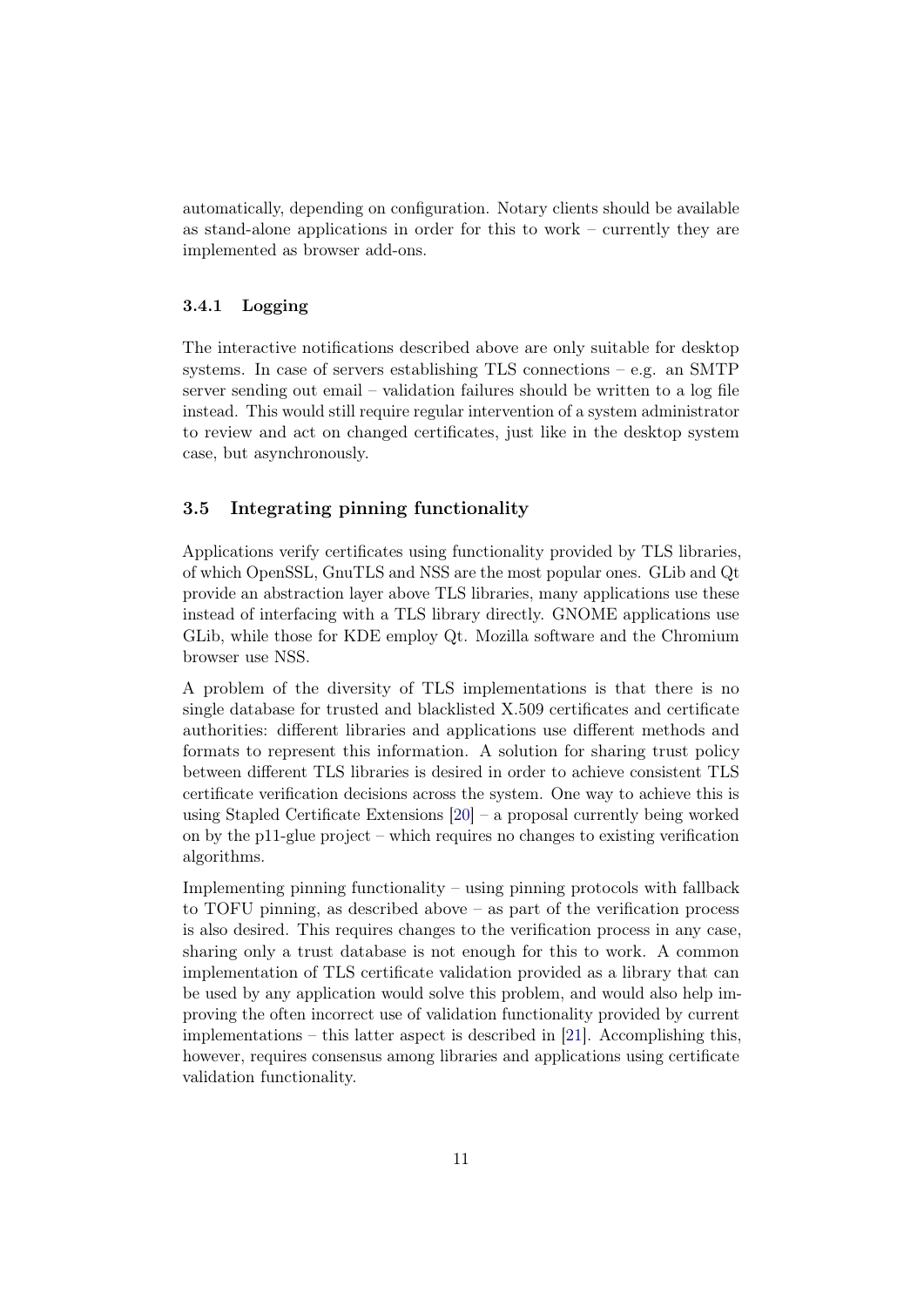When such a common validation library is in place, it would become the source of trust anchors, blacklists, overridden validation errors, and pinning information for the entire system. This library would then need to provide a high-level certificate verification function that implements pinning functionality as well.

Libpkix – part of the NSS project – for instance already provides extensive validation functionality, which would at least be used by Firefox and Chromium, but it is not limited to applications using NSS to establish TLS connections. Using an external validation library together with any TLS implementation is straightforward: the DER-encoded X.509 certificate chain, as sent by the peer, needs to be passed to the validation library, which just involves placing it in the right data structure required by the library.

A perhaps less ambitious approach is to provide just the pinning functionality as a separate library, which should then be used together with certificate validation functionality of TLS libraries.

# 4 Conclusion

We have described a method of verifying TLS certificates using a trust on first use model, and how this can be used together with verification employing the X.509 PKI, as well as notary services. The result is a mechanism that can be used to effectively thwart man-in-the-middle attacks that the X.509 PKIbased validation would not detect. A longer term solution to this problem would be the use of pinning protocols – such as DANE or TACK – which are still being defined and implemented, and would take a longer time until reaching large-scale deployment. In the mean time the described scheme can be used for additional TLS server certificate validation, and can be deployed rapidly as it only requires client-side support. It also addresses weaknesses of an earlier approach implemented by Certificate Patrol, resulting in a more reliable TOFU pinning scheme with less unnecessary notifications presented to the user.

We have implemented a proof of concept of the verification, storage, and notification functionality described here. Further work has to be done regarding the integration of the proposed design into applications and libraries.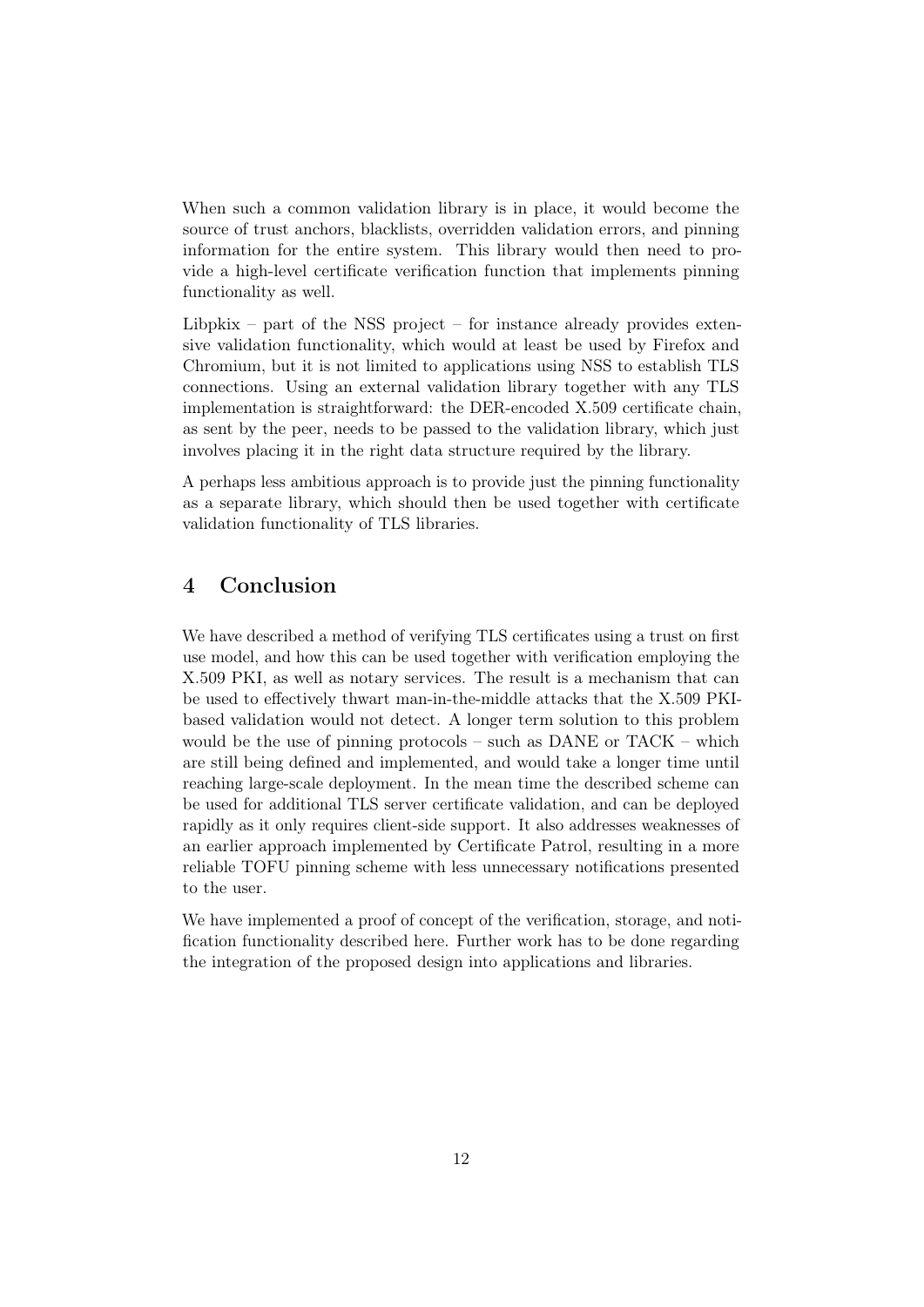# References

- <span id="page-12-0"></span>[1] Comodo Report of Incident. URL: [http://www.comodo.com/Comodo-](http://www.comodo.com/Comodo-Fraud-Incident-2011-03-23.html)[Fraud-Incident-2011-03-23.html](http://www.comodo.com/Comodo-Fraud-Incident-2011-03-23.html).
- <span id="page-12-1"></span>[2] Black Tulip, Report of the investigation into the DigiNotar Certificate Authority breach. Tech. rep. 2012. URL: [http://www.rijksoverheid.](http://www.rijksoverheid.nl/bestanden/documenten-en-publicaties/rapporten/2012/08/13/black-tulip-update/black-tulip-update.pdf) [nl/bestanden/documenten- en- publicaties/rapporten/2012/08/](http://www.rijksoverheid.nl/bestanden/documenten-en-publicaties/rapporten/2012/08/13/black-tulip-update/black-tulip-update.pdf) [13/black-tulip-update/black-tulip-update.pdf](http://www.rijksoverheid.nl/bestanden/documenten-en-publicaties/rapporten/2012/08/13/black-tulip-update/black-tulip-update.pdf).
- <span id="page-12-2"></span>[3] Rogue intermediate CAs issued by TURKTRUST. URL: http:// [googleonlinesecurity.blogspot.de/2013/01/enhancing-digital](http://googleonlinesecurity.blogspot.de/2013/01/enhancing-digital-certificate-security.html)[certificate-security.html](http://googleonlinesecurity.blogspot.de/2013/01/enhancing-digital-certificate-security.html).
- <span id="page-12-3"></span>[4] Christopher Soghoian and Sid Stamm. Certified lies: Detecting and defeating government interception attacks against SSL. Tech. rep. 2010.
- <span id="page-12-4"></span>[5] Werner Koch and Marcus Brinkmann. "STEED – Usable End-to-End Encryption". In: (2011). URL: [http://www.g10code.de/docs/steed](http://www.g10code.de/docs/steed-usable-e2ee.pdf)[usable-e2ee.pdf](http://www.g10code.de/docs/steed-usable-e2ee.pdf).
- <span id="page-12-5"></span>[6] Key Management through Key Continuity (KCM). 2008. URL: [https:](https://tools.ietf.org/html/draft-gutmann-keycont-01) [//tools.ietf.org/html/draft-gutmann-keycont-01](https://tools.ietf.org/html/draft-gutmann-keycont-01).
- <span id="page-12-6"></span>[7] Certificate Patrol. 2009. url: <http://patrol.psyced.org/>.
- <span id="page-12-7"></span>[8] Dan Wendlandt, David G. Andersen, and Adrian Perrig. Perspectives: Improving SSH-style Host Authentication with Multi-Path Probing. 2008.
- <span id="page-12-8"></span>[9] Convergence. URL: <http://convergence.io/>.
- <span id="page-12-9"></span>[10] R. Holz et al. "X. 509 Forensics: Detecting and Localising the SSL/TLS Men-in-the-middle". In: Computer Security–ESORICS 2012 (2012), pp. 217–234.
- <span id="page-12-10"></span>[11] Adam Langley. Why not Convergence? 2011. URL: http://www. [imperialviolet.org/2011/09/07/convergence.html](http://www.imperialviolet.org/2011/09/07/convergence.html).
- <span id="page-12-11"></span>[12] P. Hoffman and J. Schlyter. The DNS-Based Authentication of Named Entities (DANE) Transport Layer Security (TLS) Protocol: TLSA. 2012. url: <https://tools.ietf.org/html/rfc6698>.
- <span id="page-12-12"></span>[13] M. Marlinspike and T. Perrin. Trust Assertions for Certificate Keys. 2012. url: <http://tack.io/draft.html>.
- <span id="page-12-13"></span>[14] C. Evans, C. Palmer, and R. Sleevi. Public Key Pinning Extension for HTTP. 2012. URL: [https://tools.ietf.org/html/draft-ietf](https://tools.ietf.org/html/draft-ietf-websec-key-pinning-04)[websec-key-pinning-04](https://tools.ietf.org/html/draft-ietf-websec-key-pinning-04).
- <span id="page-12-14"></span>[15] The Monkeysphere Project. URL: <http://web.monkeysphere.info/>.
- <span id="page-12-15"></span>[16] et al. Wouters. Out-of-Band Public Key Validation for Transport Layer Security (TLS). URL: [https://tools.ietf.org/html/draft-ietf](https://tools.ietf.org/html/draft-ietf-tls-oob-pubkey-06)[tls-oob-pubkey-06](https://tools.ietf.org/html/draft-ietf-tls-oob-pubkey-06).
- <span id="page-12-16"></span>[17] Adam Langley. *Public key pinning*. 2011. URL: http://www. [imperialviolet.org/2011/05/04/pinning.html](http://www.imperialviolet.org/2011/05/04/pinning.html).
- <span id="page-12-17"></span>[18] Thomas Roessler and Anil Saldhana. Web Security Context: User Interface Guidelines. 2010. URL: <http://www.w3.org/TR/wsc-ui/>.